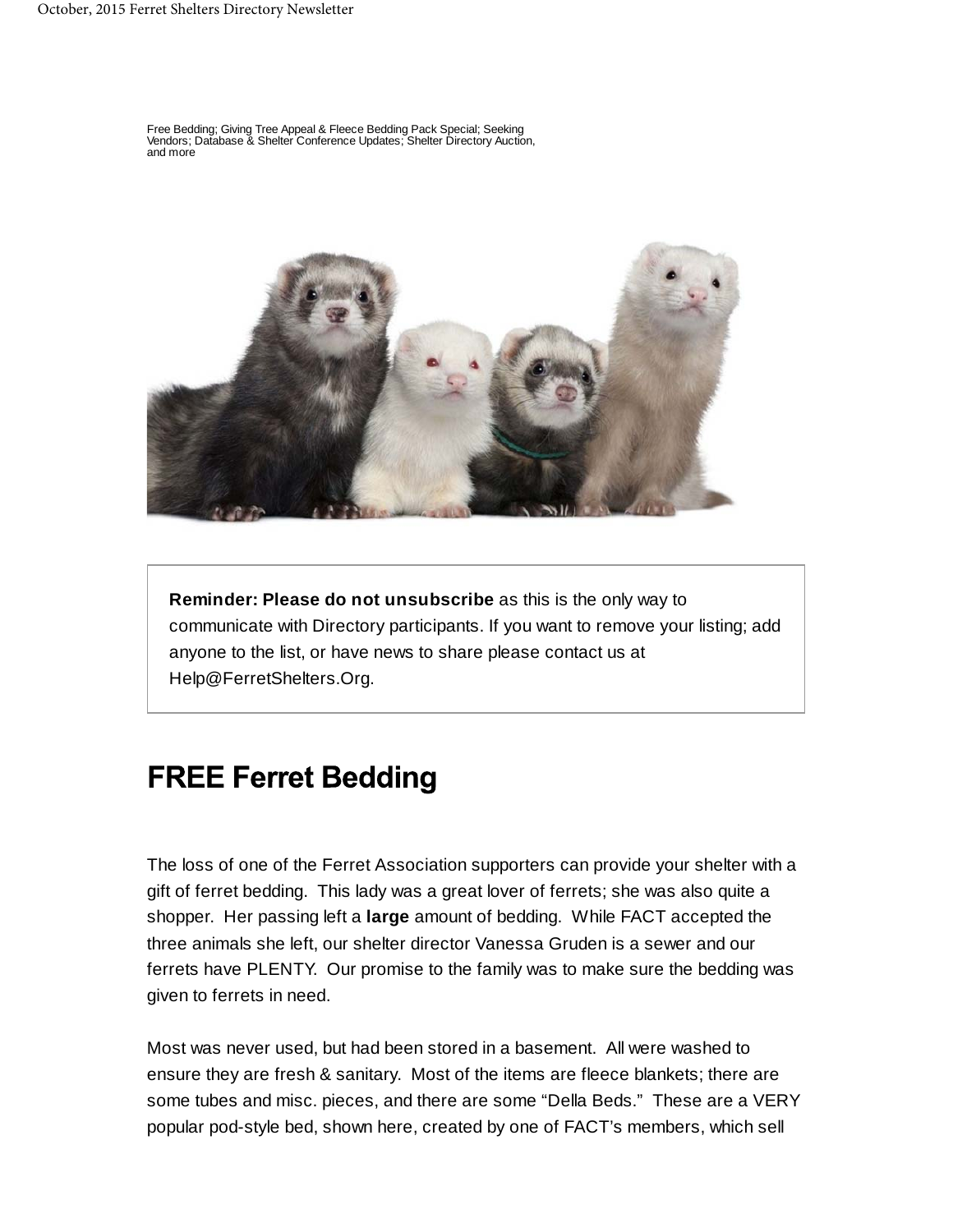original beds came with a separate pillow; many of those have been lost. Depending on the number of requests received, we hope to be able to give you at least one Della Bed and a number of assorted blankets

FACT is donating the shipping cost in her memory. All you need to do is send a request to Vanessa at info@ferretassn.org. Tell us how many shelter ferrets you normally house and a brief description of your housing arrangements (# of cages, play areas, or anything else relevant) so we can create a suitable box for you. Please send in your request promptly. We'll fill requests as best we can in the order



received between shelter, work and holiday demands.

### **Giving Tree Appeal**

.

The Giving Tree front page is now linked to the Ferret Shelter Directory. There is also a front page promo on the Directory back to the Giving Tree. On both we are encouraging people to Shop at a Ferret Rescue for items to fulfill shelter requests. We plan to actively promote the Shop-A-Rescue program via social media and ask that you do the same. We feel strongly that shelters should be supporting other shelters where possible as we bear the burden from companies profiting from ferrets. Requesting commercially made bedding doesn't help ferrets - buying from others who are HELPING ferrets does!

#### **Giving Tree Fleece Bedding Pack Special**



As noted above, Vanessa is an avid sewer, so when we received a big donation of human blankets and sheet sets, she dove right in. The manufacturer makes high-end fleece throws, blankets, and sheets that the humans LOVE! The result is a 6' tall pile of ferret bedding.

Single-sided fleece was doubled into blankets that can be folded into pouches. Double-sided fleece was hemmed into cozy blankets of at least 2' x 3'. There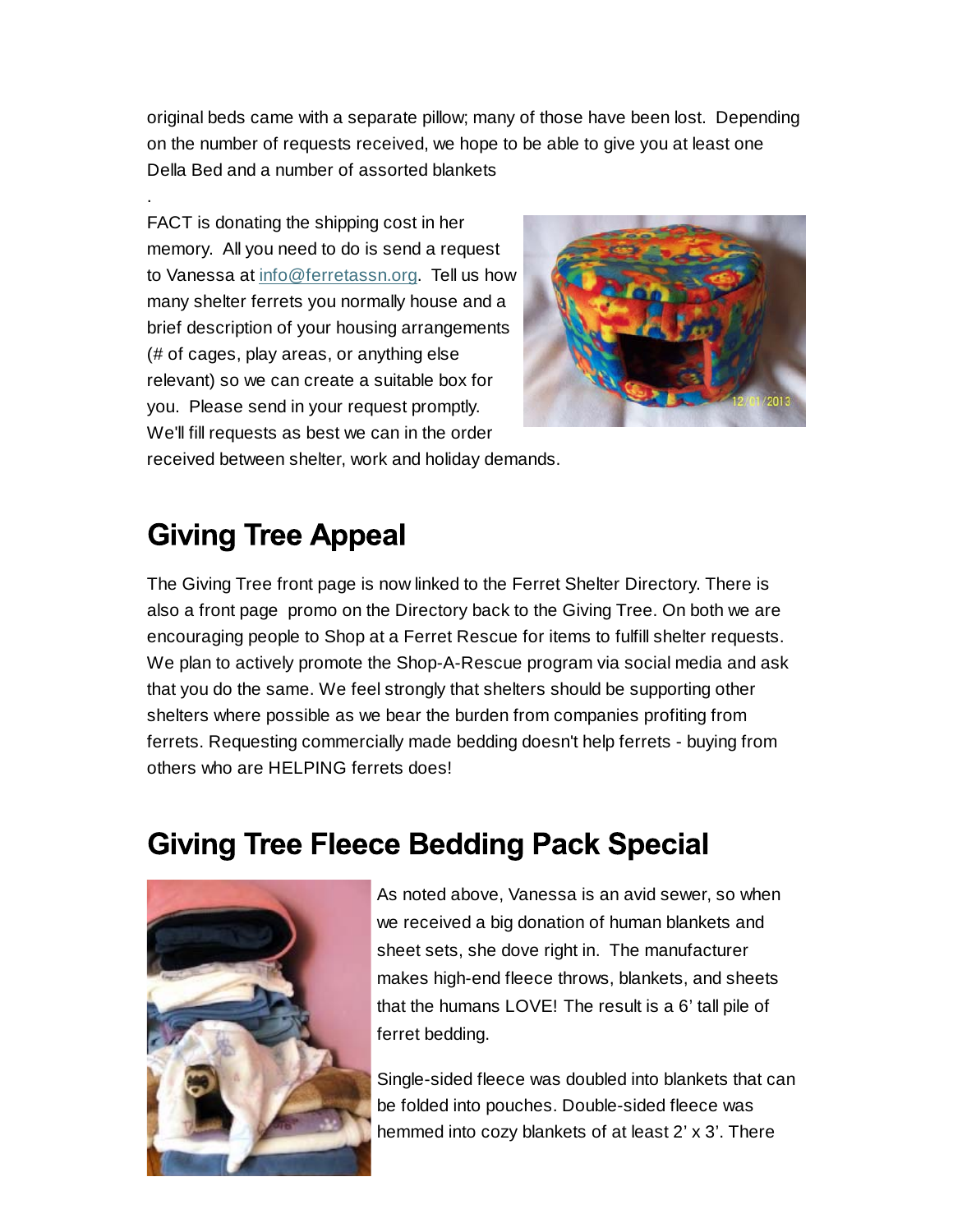blankets.

FACT is offering a **Super Soft Fleece Bedding** package shipped direct with gift card for a flat \$25. The package is featured on our store page and on Facebook as well as in FACT's winter sale flyer. We are hoping this package will be an EZ to order, reasonably priced option for your Giving Tree ferrets while the proceeds benefits FACT's shelter ferrets. So if ferret bedding is on your Wish List for the holidays, we'd appreciate if you'd consider asking for **Ferret Treasures Super Soft Fleece Bedding** as a "Wish" item. Thank you.

### **Shelter Friendly Vendors**

I am going to be populating an area under the new "Shopping" tab on the site with a page entitled "Shelter Friendly Vendors." Please send your candidate vendors for inclusion to me at **help@ferretshelters.org** There is no charge for them to be included. We wanted an area for them to be acknowledged and rewarded for what they do on behalf of the sheltering community.

I am not 100% certain how the listings will be displayed. Much will depend on what you can tell me about them, how many there are and what they do - just let me know. Your help will be appreciated, thank you!

#### **Facebook Events on the Directory**

At long last it appears that Facebook Events will automatically import from Facebook into the Ferret Shelters Directory Events page. We had considerable trouble with this plug-in from day 1. But it now appears to be resolved.

**How this works:** Events posted to Facebook Community Pages can automatically post within 24 - 48 hours of being posted to Facebook. Sorry, this will NOT work for Facebook Groups. If you have a Facebook Community Page and regularly post Events please contact me at help@ferretshelters.org so we can set you up for this to work moving forward. I need to just add your page ID to the back-end. This will give your events internet visibility for your any meetings, shows, auctions, adoption/education days, etc. The goal is to save YOU time AND allow the public to be able to search for Ferret Events on the internet - **the more events we post, the more visibility we ALL get nationally and internationally in search rankings**. It even imports any image you add to the event on FB. Check out a couple already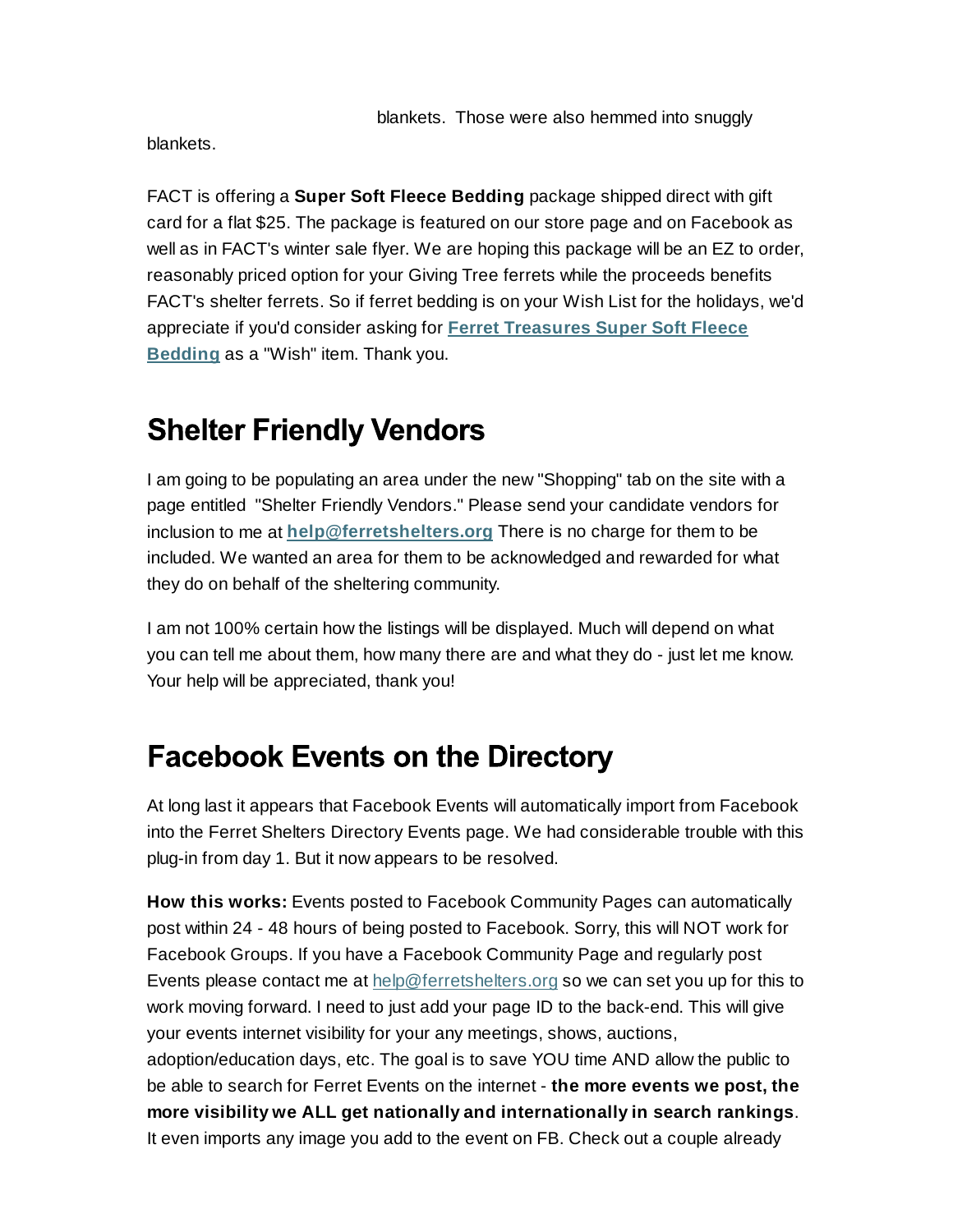For those without a FB Page, we are considering adding events via the Ferret Shelters Directory FB page. But I will need 2 or 3 admins volunteers willing to take on the job to post the events. We are hoping this can add significant visibility to shelter events both on FB and on the internet.

# **Upcoming Auction**

One Event you will see upcoming is a Ferret Shelters Directory benefit Auction that the Ferret Association of CT Fundraisers site on FB will be hosting starting the first week of November.

We no longer have any grants on the radar screen to pay for the Directory infrastructure and maintenance. To alleviate the burden on FACT's finances we are going to host a fundraising auction on FB. Please urge your constituents to attend, consider donating something if possible, bidding if something strikes your fancy, or just attending to cheer everyone else on! Thanks!

#### **Ferret Shelter Resources Page**

Reminder: We do have a page on the Directory under the Shelter Portal tab entitled Shelter Resources. The page was set up to provide shelters with a place to find useful resources. Based on the questions I keep seeing posted on FB and the FML, it appears no one sees/uses it. Please become familiar with it AND more importantly, feed me information to ADD to it!

Everyone has "sources" and information - about places to purchase items, deals, and tidbits that you would shout from the roof-tops to your peers. This is the place. At some point we will consider making the page private to Shelter Directory participants only, but at the moment, we see no reason to hide it from the public. So please share and send us a note to update or add information for others.

**One particular note:** The site for the **Ferret Canine Distemper Fund** site needs to be updated as we no longer have traveling ferrets to finance the fund. We do have some grant money available but it is limited. We are offering small, inexpensive magnetic calendars for sale to help raise a few dollars. They are (or shortly will be) on the Ferret Treasures website under Calendars while available. We also have them on the fund's FB page.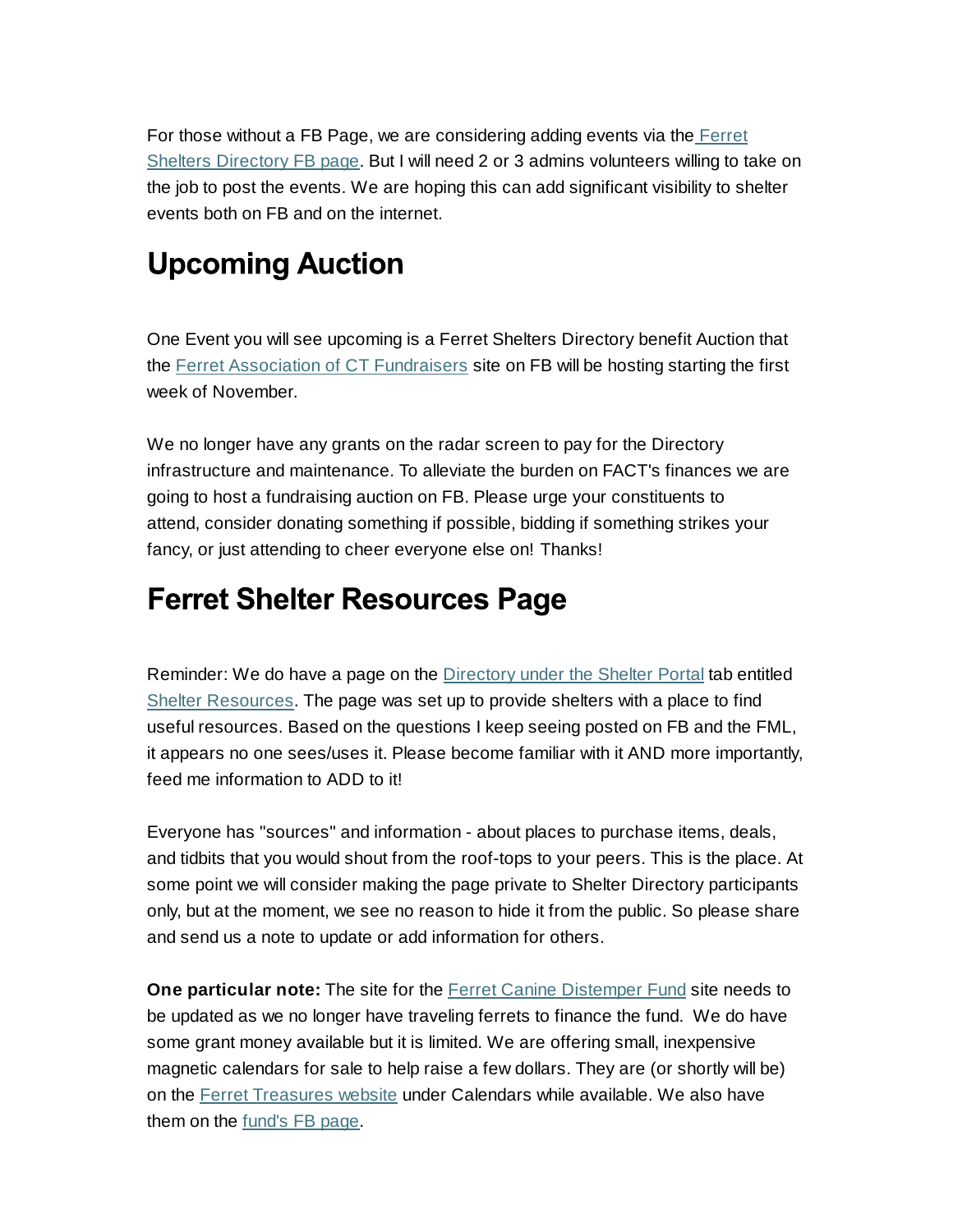# **Database Updates**

Reminder: Your user ID is shown in the email address as User ID, xxxxxx - If you receive two ebr>mails it is because you have registered with the directory under more than 1 ID. PLEASE DO NOT UNSUBSCRIBE FROM THIS NEWSLETTER TO REMEDY THE ERROR! Just email me at **help@ferretsheters.org** with both id's so we can get it corrected. Let me know WHICH ID you want attached to your listing so your listing is properly configured moving forward.

Unfortunately we still can only have 1 person attached to a listing. We can, however, subscribe up as many of your volunteers/board members to this newsletter as you choose; or add them to the directory in order to publish ferret event listings.

# **Annual Listing Verification**

- Please review your listing to verify it is showing properly.
- Let us know if you need to make any updates.
- If you have trouble accessing your account, please contact us at **help@ferretshelters.org**

# **Shelter Conference Update**

While we did not receive funding for a Shelter Conference last year, FACT intends to sponsor one ourselves in 2016. We have found low-cost, state of the art facilities in Hartford and will start the planning process in January. We're still working on funding that will help other shelters attend, and the facility technology means virtual attendance via Skype or video-conferencing is an option.Stay tuned!

#### # # #

Welcome new directory participants! Normally e-news are sent out more frequently (our last issue was in January), so my apologizes for the length of this issue. Will try to be better in the future. Please see the note below about where to find our previous newsletters.

Ann Gruden Ferret Shelters Directory Administration Ferret Association of Connecticut

**Note:** Previous newsletters and surveys/results are stored under the Directory